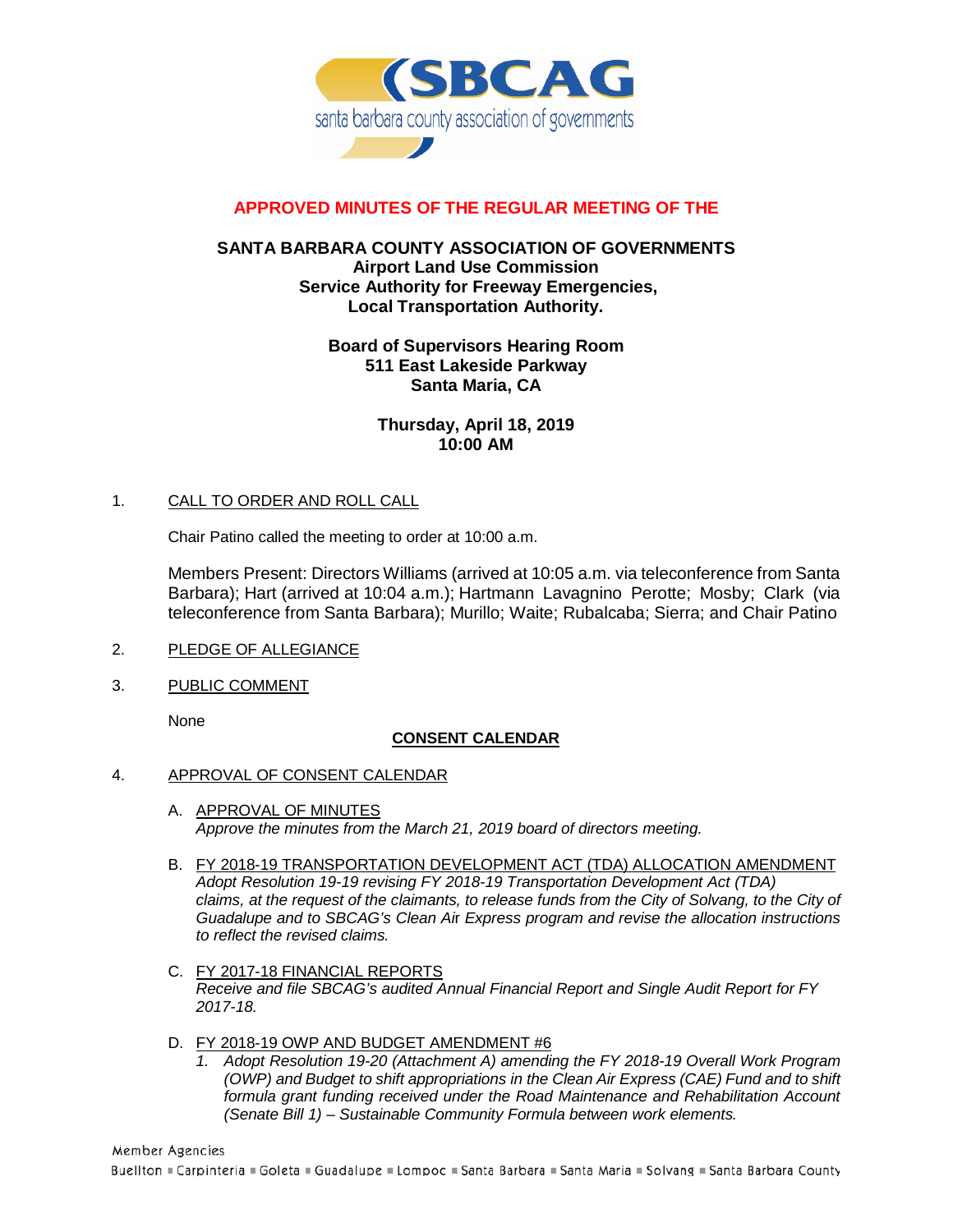- *2. Approve and authorize the Executive Director, Marjie Kirn, to execute this amendment to the OWP and Budget.*
- E. FAST FORWARD 2040 AMENDMENT NO. 2
	- 1. After considering the environmental review documents (Addendum to the Supplemental *Environmental Impact Report (SEIR) for Fast Forward 2040 Regional Transportation Plan (RTP) and Sustainable Communities Strategy (SCS) together with SEIR Fast Forward 2040 RTP-SCS, SCH #2012091050, certified by the Board August 2017), find that no subsequent environmental review document shall be prepared pursuant to the California Environmental quality Act guidelines Section 15162; and*
	- *2. Adopt Resolution 19-22 approving Amendment No. 2 to the Fast Forward 2040 RTP-SCS.*

Motion made to approve Consent Calendar

| Motion: Lavagnino | Second: Murillo                                                                                         |
|-------------------|---------------------------------------------------------------------------------------------------------|
| Motion carried:   | 12-0                                                                                                    |
| Yes:              | Hart, Hartmann, Lavagnino, Mosby, Waite, Murillo, Perotte, Clark,<br>Rubalcaba, Sierra and Chair Patino |
| No:               | <b>None</b>                                                                                             |
| Abstention:       | <b>None</b>                                                                                             |
| Absent:           | Williams                                                                                                |

#### **REVIEW/DISCUSSION/ACTION ACTIONS**

#### 5. FEDERAL AND STATE LEGISATIVE TRIPS *Receive a presentation on SBCAG's State Legislative Trip in Sacramento and Federal Legislative Trip in Washington, D.C.*

Information only therefore no action was taken.

6. ONE MINUTE REPORTS *Board Members and Alternates are invited to provide updates on the activities in their districts/cities.*

Board members provided updates on their districts/cities.

- 7. EXECUTIVE DIRECTOR'S REPORT General Update Marjie Kirn, Executive Director reported on activities and achievements of SBCAG staff, SBCAG job openings, upcoming events of interest to the Board of Directors and the public, and general status of SBCAG major projects.
- 8. CALTRANS DISTRICT DIRECTOR'S REPORT General Update Scott Eades, Caltrans, reported on Caltrans projects and repairs throughout the state, including Caltrans staff, projects and repairs in Santa Barbara County such as state highways, intersections and bridges, and provide any available updates on Highway 101 and Highway 192 due to the Thomas Fire and January 9, 2018 debris flow.
- 9. COMMITTEE MEETINGS Director Rubalcaba reported on the April 11, 2019 CalVans Board Meeting in Director Julian's absence.